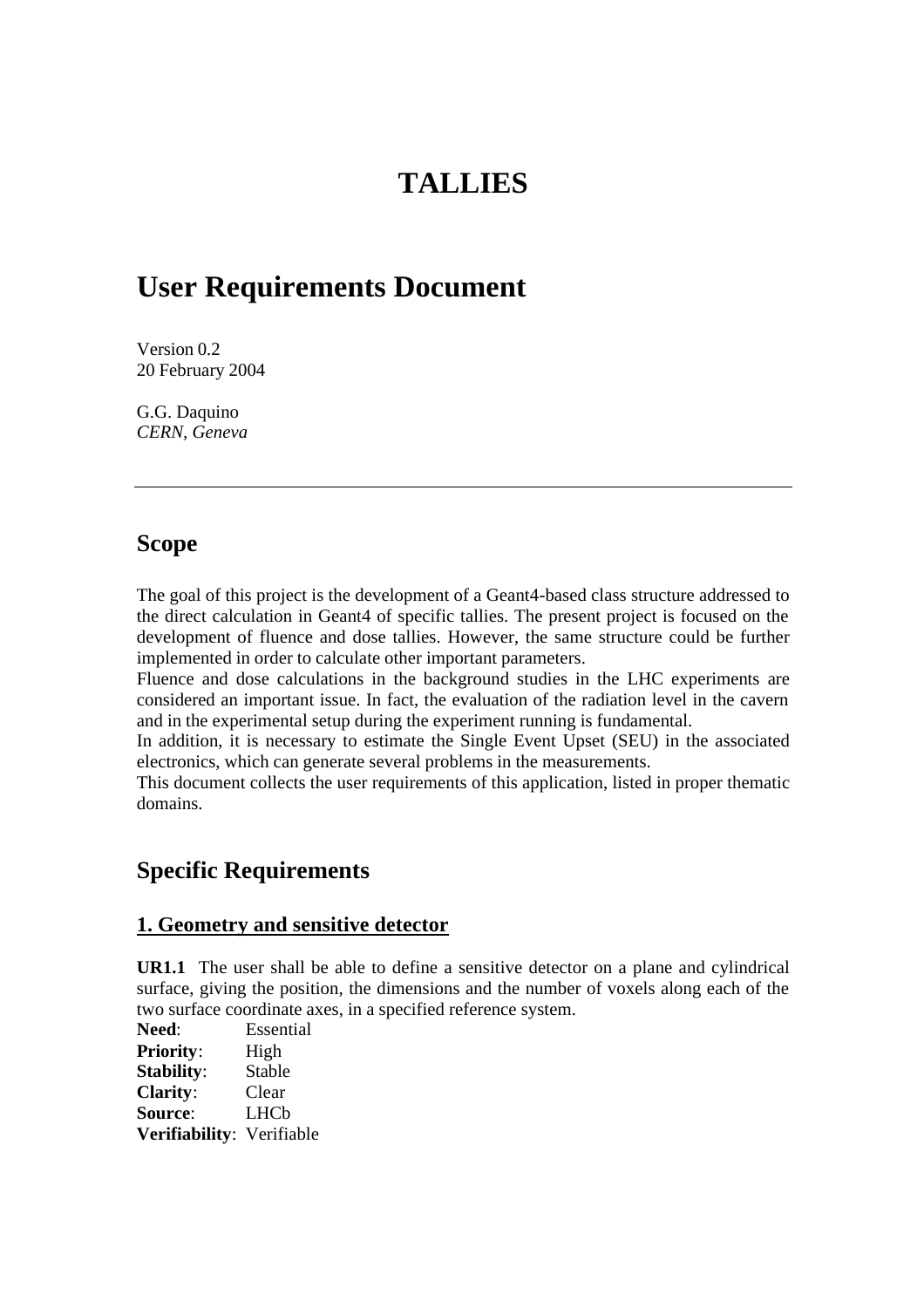**Note**: *Voxel* is defined as one of the calculation cells, in which the sensitive surface can be divided.

**UR2.2** The user shall be able to discriminate the voxels, which compose the sensitive plane, and to associate the particle hits to each voxel.

| Need:                     | Useful                                                                                                                                 |
|---------------------------|----------------------------------------------------------------------------------------------------------------------------------------|
| <b>Priority:</b>          | High                                                                                                                                   |
| <b>Stability:</b>         | Stable                                                                                                                                 |
| <b>Clarity:</b>           | Clear                                                                                                                                  |
| Source:                   | <b>LHCb</b>                                                                                                                            |
| Verifiability: Verifiable |                                                                                                                                        |
| Note:                     | <i>Hit</i> is defined in terms of position, energy deposited and track length of<br>the particle step in the voxel volume, at minimum. |

#### **3. Event**

**UR3.1** The user shall be able to detect the hits associated to each event and collect and maintain them in transient memory storage.

| Need:                     | Useful                          |
|---------------------------|---------------------------------|
| <b>Priority:</b>          | Medium                          |
| <b>Stability:</b>         | Stable                          |
| <b>Clarity:</b>           | Clear                           |
| Source:                   | LHCb (discussion with G. Corti) |
| Verifiability: Verifiable |                                 |
| Note:                     |                                 |

**UR3.2** The user shall be able to convert the hits collections in terms of particle fluences.

| <b>Need:</b>              | Essential                                                                                                                                                                                                                                                                                        |
|---------------------------|--------------------------------------------------------------------------------------------------------------------------------------------------------------------------------------------------------------------------------------------------------------------------------------------------|
| <b>Priority:</b>          | Medium                                                                                                                                                                                                                                                                                           |
| <b>Stability:</b>         | Stable                                                                                                                                                                                                                                                                                           |
| <b>Clarity:</b>           | Clear                                                                                                                                                                                                                                                                                            |
| <b>Source:</b>            | LHCb (discussion with G. Corti)                                                                                                                                                                                                                                                                  |
| Verifiability: Verifiable |                                                                                                                                                                                                                                                                                                  |
| Note:                     | The <i>fluence</i> is defined as the number of particles passing                                                                                                                                                                                                                                 |
|                           | $\mathbf{1}$ and $\mathbf{1}$ and $\mathbf{1}$ and $\mathbf{1}$ and $\mathbf{1}$ and $\mathbf{1}$ and $\mathbf{1}$ and $\mathbf{1}$ and $\mathbf{1}$ and $\mathbf{1}$ and $\mathbf{1}$ and $\mathbf{1}$ and $\mathbf{1}$ and $\mathbf{1}$ and $\mathbf{1}$ and $\mathbf{1}$ and $\mathbf{1}$ and |

through a surface. This is a scalar variable. Therefore, it does not consider the vector direction. It is typically expressed as particles/ $cm^2$ . The *flux* is defined as the fluence per time unit.

**UR3.3** The user shall be able to redefine the hits collections in terms of particle doses.

| Need:                     | Essential                       |
|---------------------------|---------------------------------|
| <b>Priority:</b>          | Medium                          |
| Stability:                | Stable                          |
| <b>Clarity:</b>           | Clear                           |
| Source:                   | LHCb (discussion with G. Corti) |
| Verifiability: Verifiable |                                 |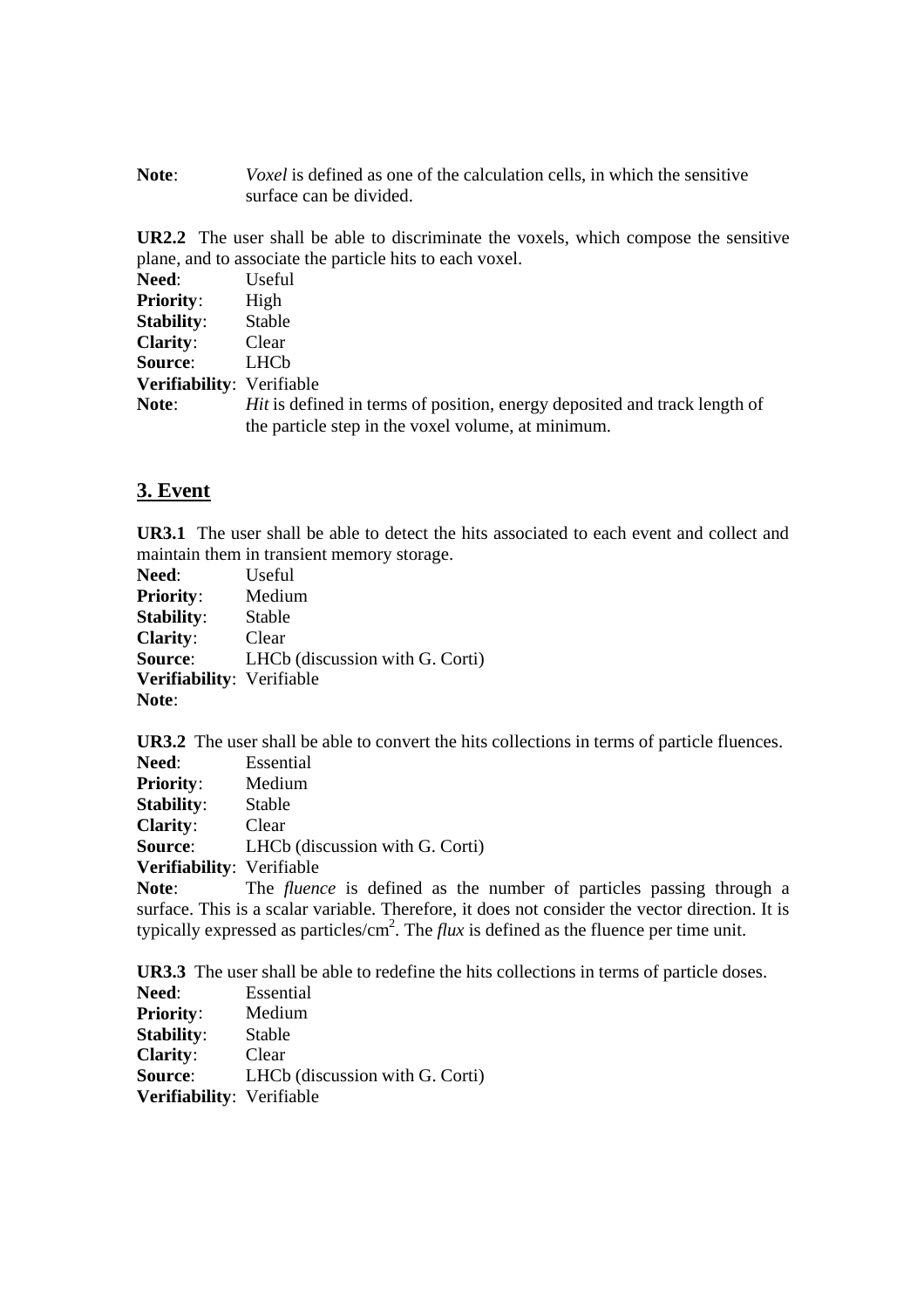**Note**: The *dose* is defined as the energy released by a particle per mass unit. It is typically expressed as Gy, that is J/kg.

**UR3.4** The user shall be able to distinguish the hits, depending on the particle type, which has generated them.

| Need:                     | Useful |
|---------------------------|--------|
| <b>Priority:</b>          | Medium |
| <b>Stability:</b>         | Stable |
| <b>Clarity:</b>           | Clear  |
| Source:                   | LHCb   |
| Verifiability: Verifiable |        |
| Note:                     |        |

**UR3.5** The user shall be able to evaluate the dose and fluence distribution on the chosen surface (see UR1.1).

**Need**: Useful **Priority**: Medium **Stability**: Stable **Clarity**: Clear **Source**: LHCb **Verifiability**: Verifiable **Note**:

**UR3.6** The user shall be able to evaluate the differential spectra on the sensitive surface (see UR1.1). **Need**: Useful **Priority**: Medium **Stability**: Stable **Clarity**: Clear **Source**: LHCb **Verifiability**: Verifiable **Note**:

#### **4. Particles**

**UR4.1** The user shall be able to record the hits related to:

- charged hadrons (protons, pions, kaons);
- neutrons;
- electrons and positrons;
- gammas.

| <b>Need:</b>      | Essential       |
|-------------------|-----------------|
| <b>Priority:</b>  | Medium          |
| <b>Stability:</b> | Stable          |
| <b>Clarity:</b>   | Clear           |
| Source:           | LHCb (G. Corti) |
|                   |                 |